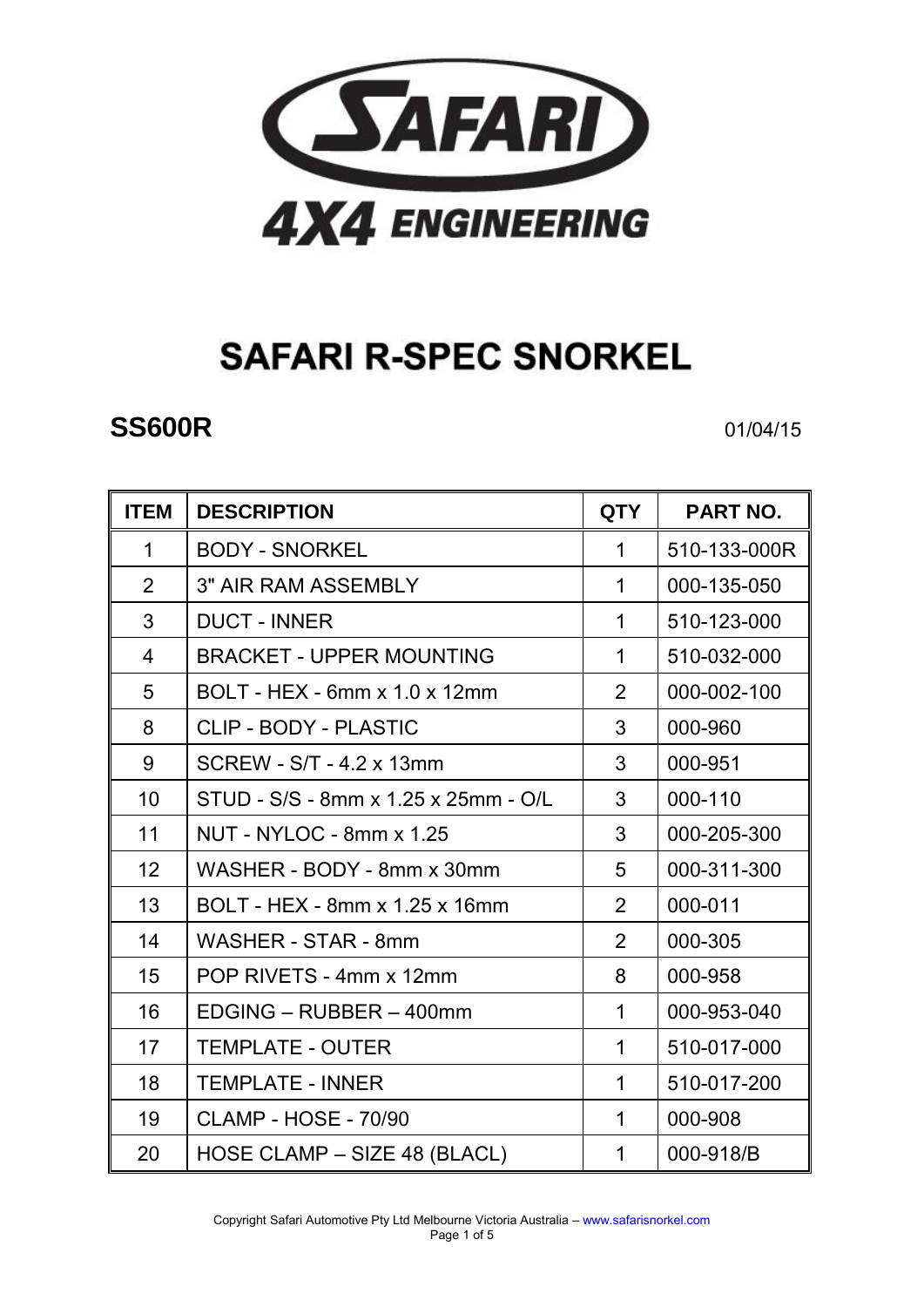# **WARNING!!**

**IT IS AN INSTALLER RESPONSIBILITY TO VERIFY ALL COMPONENTS, AND PARTICULARLY THE TEMPLATE ARE CORRECT, BEFORE STARTING ANY PART OF THE SNORKEL INSTALLATION.** 

**(CHECK TEMPLATE AGAINST SNORKEL BODY)**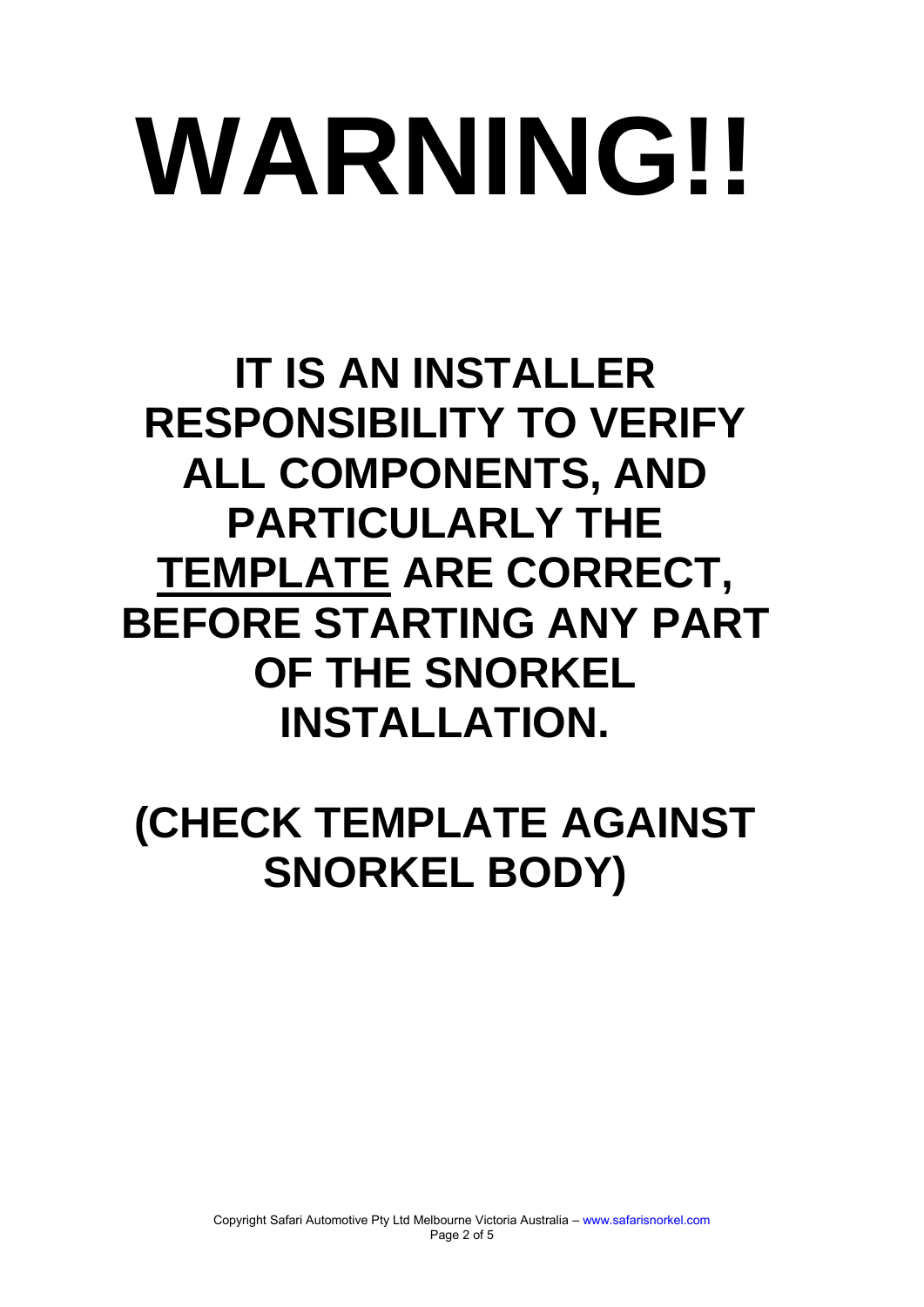

## **SAFARI R-SPEC SNORKEL SS600R**

### **MITSUBISHI TRITON 6G72 PETROL V6 (3.0L) MH SERIES 1990 ONWARDS**

| <b>Fitment to:</b>    | Right hand side                                     |
|-----------------------|-----------------------------------------------------|
| <b>Fitting time:</b>  | Approximately 120 minutes (Flared model add 30 min) |
| <b>Comments:</b>      | Modification required for flared vehicles           |
| <b>Special Tools:</b> | 86mm holesaw<br>Pop rivet gun<br>Air Hacksaw        |

#### **Instructions:**

1. Remove the air cleaner assembly from the engine bay. Remove the wheelarch liner from the right hand guard. Remove the flare if applicable.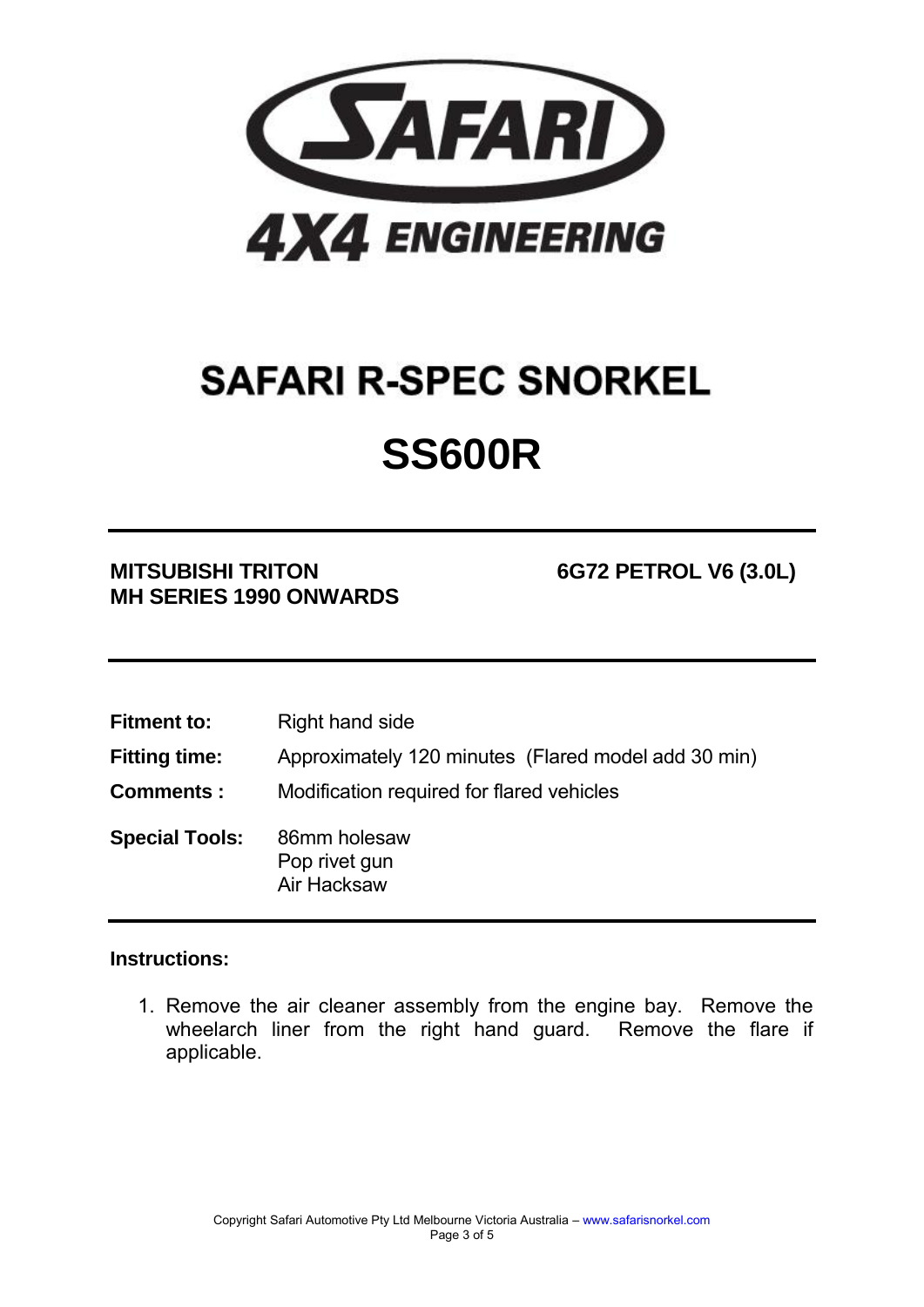- 2. Tape the larger template on the upper rear corner of the guard. Mark the hole positions using a felt pen. Use the smaller template to mark the inner hole position. The long edge sits against the top edge of the inner guard. The shortest edge should be against the headlight support panel. On later model vehicles, this hole may coincide with a factory hole. If this is the case, cut the remainder of the hole using an air hacksaw.
- 3. After drilling a pilot hole for each position, drill the mounting holes to 16mm using a stepdrill. The main outer hole should be drilled using an 86mm holesaw. Deburr all holes to leave a smooth edge.
- 4. Bolt the upper mounting bracket to the snorkel body. Insert the studs into the upper 3 mounting holes in the back of the snorkel body. Sit the snorkel in position on the vehicle and mark the upper mounting holes on the "A" pillar. Remove the snorkel body. Drill the 3 mounting holes to 8mm (drill through the reinforcing panel to allow depth for the body clips).
- 5. Paint all holes to prevent rust.
- 6. Insert a ring of rubber edging around the inner hole. Insert the plastic body clips into the upper bracket holes. Position the snorkel on the vehicle and secure with appropriate hardware.
- 7. Remove the pre-spinner from the air cleaner entry duct. Sit the inner connecting duct in position, sit the air cleaner base in place and mark the connecting duct position on the air cleaner entry. Remove the air cleaner and connecting duct. Seal the air cleaner snout onto the air cleaner and secure using pop rivets. Use the same method to join the air cleaner snout and the connecting duct.
- 8. Re-fit the air cleaner assembly to the vehicle and secure the connecting duct to the snorkel snout with a 70/90 clamp.
- 9. If applicable, refit the flare. To do this you will need to shave the top edge of the flare to allow clearance for the snorkel.
- 10. Refit the wheelarch liner and fit the air ram to the top of the snorkel.